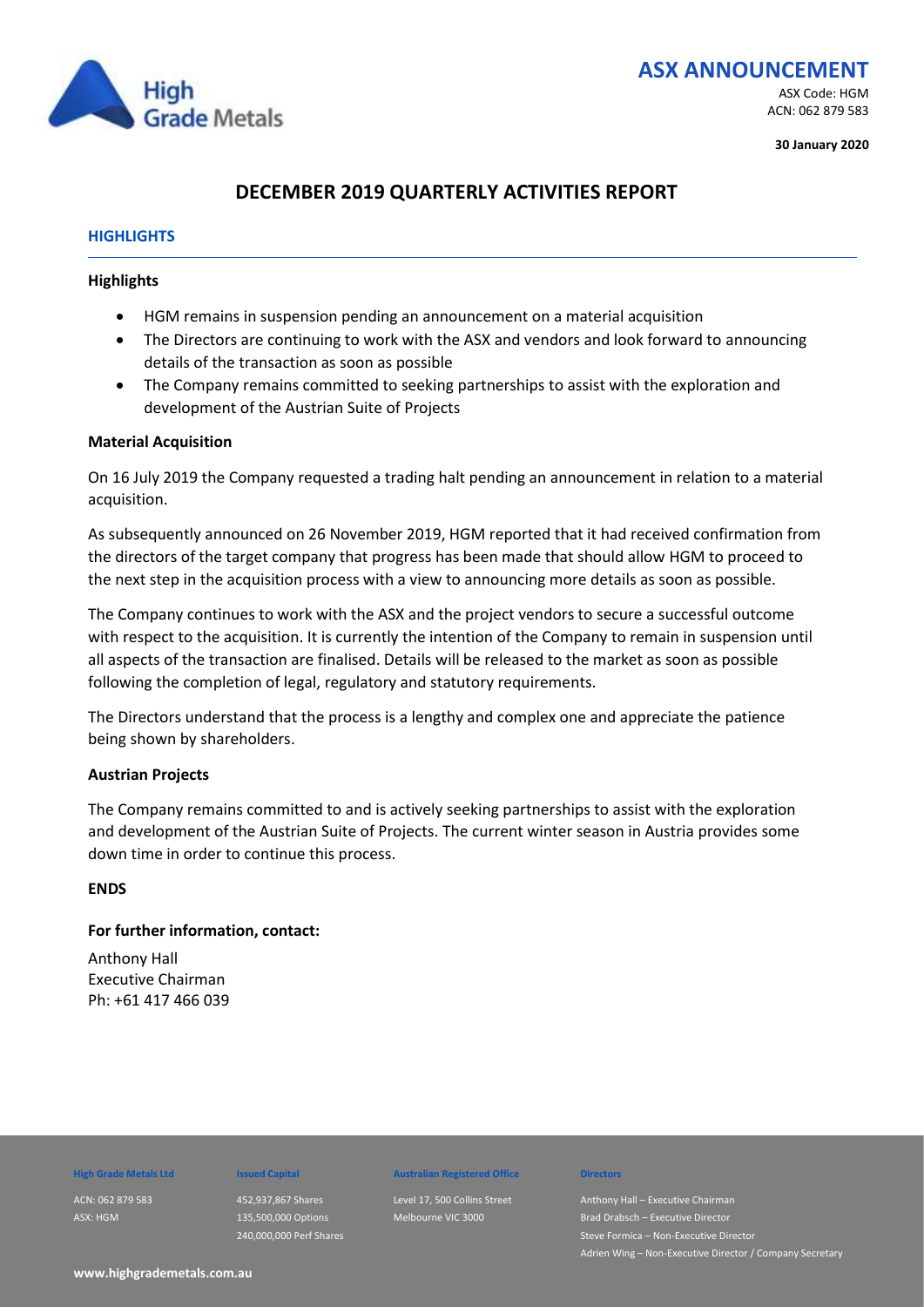

### **About High Grade Metals Ltd**

High Grade Metals (ASX: **HGM**) is an ASX listed mineral exploration company with a portfolio of brownfields gold and cobalt projects located in Austria.

The assets comprise nine exploration areas that are considered prospective for gold and cobalt.

The Company is currently completing a review of its nine projects to determine a holistic approach to exploration activities focused on prospectivity and scale.



**Figure 1. Location of High Grade Metals' Projects within Austria**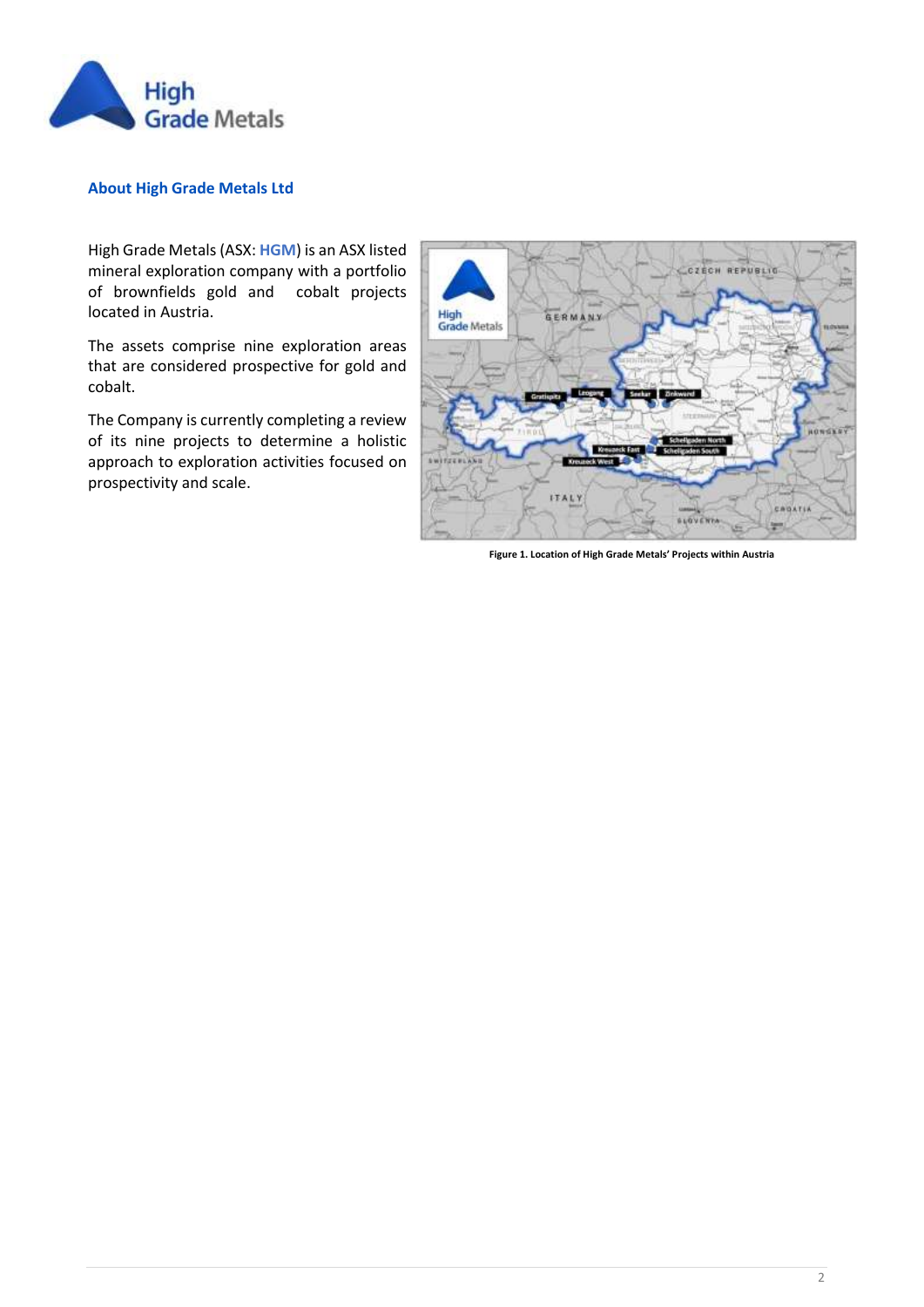

## **Appendix 1 | Schedule of Tenements**

| Project                          | <b>Country</b> | Tenement /<br>Freischürfe | <b>Last Quarter Interest</b> | <b>Current Quarter</b><br><b>Interest</b> |
|----------------------------------|----------------|---------------------------|------------------------------|-------------------------------------------|
| Schellgaden                      | Austria        | $01/18/SN -$<br>54/18/SN  | 100%                         | 100%                                      |
|                                  |                | $02/05/S -$<br>37/05/S    |                              |                                           |
|                                  |                | $15/05/K -$<br>135/05/K   |                              |                                           |
| Schwarzleo                       | Austria        | $38/17/S -$<br>67/17/S    | 100%                         | 100%                                      |
| Seekar                           | Austria        | $68/17/S -$<br>76/17/S    | 100%                         | 100%                                      |
| Zinkwand                         | Austria        | $77/17/S -$<br>78/17/S    | 100%                         | 100%                                      |
| GratIspitz                       | Austria        | $01/GR/18 -$<br>81/GR/18  | 100%                         | 100%                                      |
|                                  |                | $01/17/T -$<br>37/17/T    | 100%                         | 100%                                      |
| <b>Leogang East</b>              | Austria        | $LE/01 - LE/33$           | 100%                         | 100%                                      |
| Kreuzeck West /<br>Carinthia     | Austria        | $136/05/K -$<br>179/05/K  | 100%                         | 100%                                      |
| Kreuzeck East /<br>Carinthia     | Austria        | $180/05/K -$<br>221/05/K  | 100%                         | 100%                                      |
| Goldeck - Siflitz /<br>Carinthia | Austria        | $222/05/K -$<br>278/05/K  | 100%                         | 100%                                      |
| <b>Victory Bore</b>              | Australia (WA) | EL57/1036                 | 100%                         | 0% (Project Divested)                     |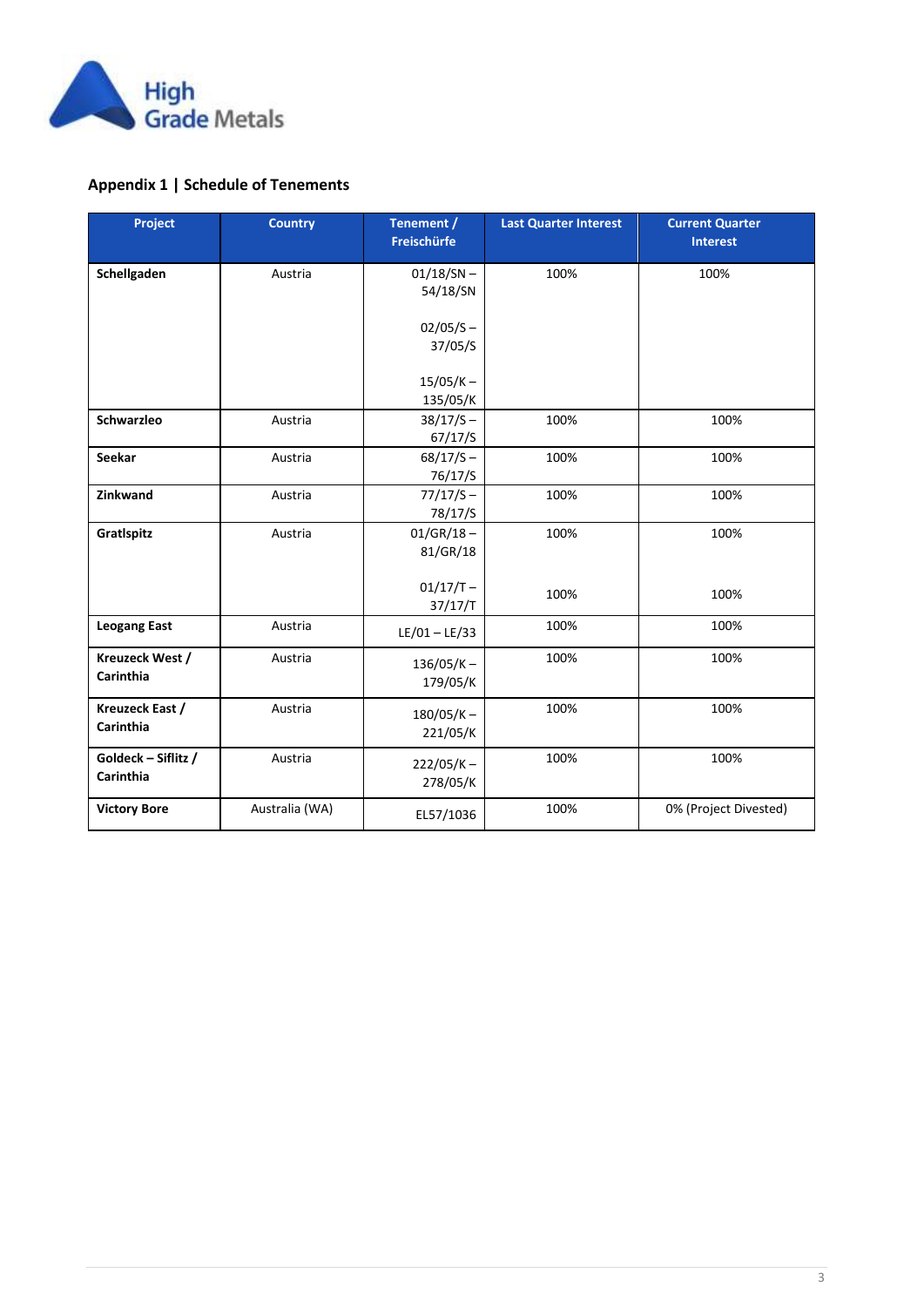# **Appendix 5B**

# **Mining exploration entity or oil and gas exploration entity quarterly cash flow report**

| Name of entity                           |                  |  |
|------------------------------------------|------------------|--|
| HIGH GRADE METALS LIMITED                |                  |  |
| ABN<br>Quarter ended ("current quarter") |                  |  |
| 55 062 879 583                           | 31 DECEMBER 2019 |  |

|     | <b>Consolidated statement of cash flows</b>       | <b>Current quarter</b><br>\$A'000 | Year to date (12<br>months)<br>\$A'000 |
|-----|---------------------------------------------------|-----------------------------------|----------------------------------------|
| 1.  | Cash flows from operating activities              |                                   |                                        |
| 1.1 | Receipts from customers                           |                                   |                                        |
| 1.2 | Payments for                                      |                                   |                                        |
|     | exploration & evaluation (if expensed)<br>(a)     |                                   |                                        |
|     | development<br>(b)                                |                                   |                                        |
|     | (c)<br>production                                 |                                   |                                        |
|     | (d)<br>staff costs                                |                                   |                                        |
|     | administration and corporate costs<br>(e)         | (213)                             | (902)                                  |
| 1.3 | Dividends received (see note 3)                   |                                   |                                        |
| 1.4 | Interest received                                 | 1                                 | 7                                      |
| 1.5 | Interest and other costs of finance paid          |                                   |                                        |
| 1.6 | Income taxes paid                                 |                                   |                                        |
| 1.7 | Government grants and tax incentives              |                                   |                                        |
| 1.8 | Other (provide details if material)               |                                   |                                        |
| 1.9 | Net cash from / (used in) operating<br>activities | (212)                             | (895)                                  |

| 2.  | Cash flows from investing activities             |      |      |
|-----|--------------------------------------------------|------|------|
| 2.1 | Payments to acquire:                             |      |      |
|     | entities<br>(a)                                  |      |      |
|     | tenements<br>(b)                                 |      |      |
|     | property, plant and equipment<br>(C)             |      |      |
|     | exploration & evaluation (if capitalised)<br>(d) | (70) | (878 |
|     | investments<br>(e)                               |      |      |
|     | other non-current assets<br>(f)                  |      |      |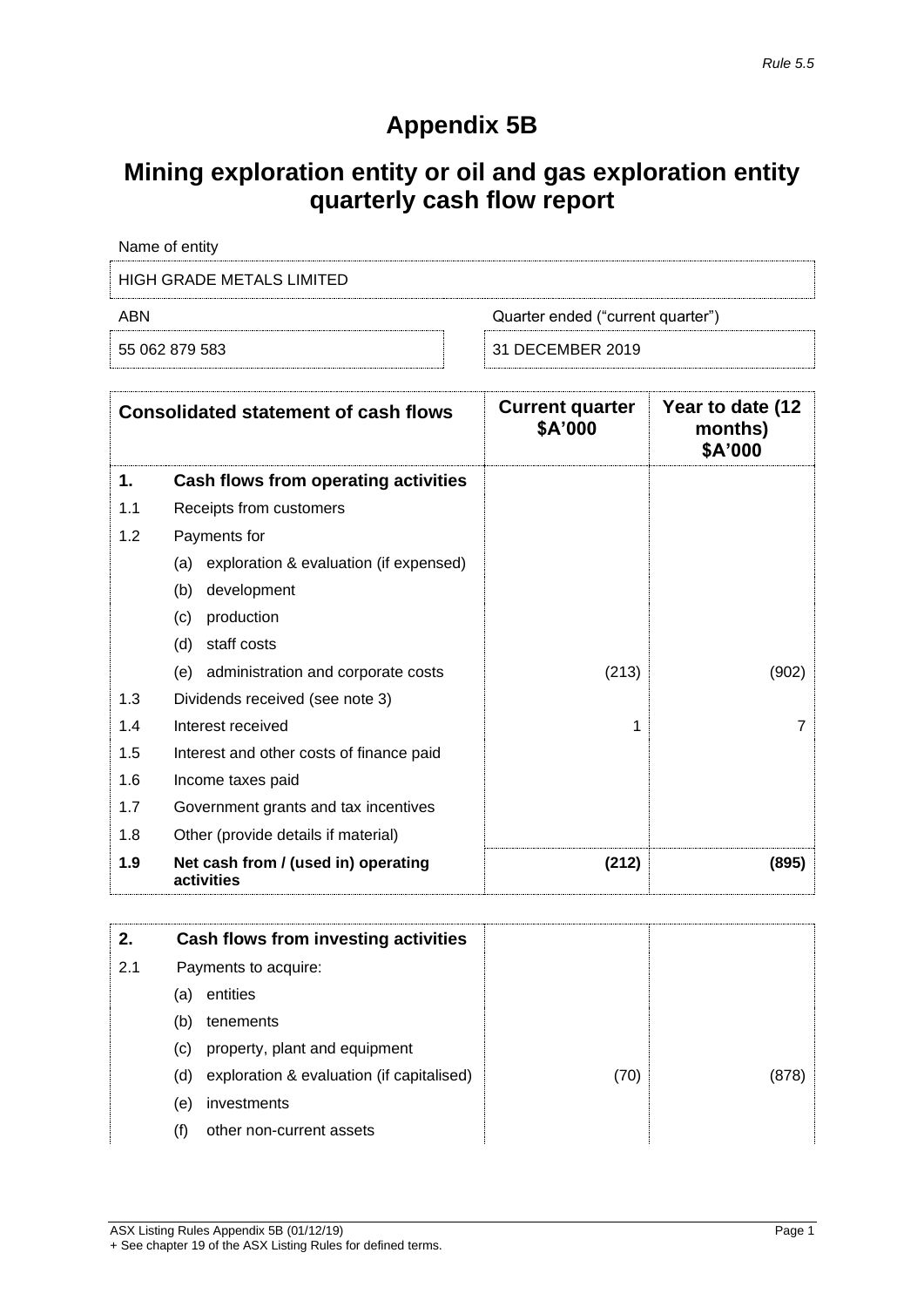|     | <b>Consolidated statement of cash flows</b>       | <b>Current quarter</b><br>\$A'000 | Year to date (12<br>months)<br>\$A'000 |
|-----|---------------------------------------------------|-----------------------------------|----------------------------------------|
| 2.2 | Proceeds from the disposal of:                    |                                   |                                        |
|     | entities<br>(a)                                   |                                   |                                        |
|     | (b)<br>tenements                                  |                                   |                                        |
|     | property, plant and equipment<br>(c)              |                                   | 200                                    |
|     | (d)<br>investments                                |                                   |                                        |
|     | (e)<br>other non-current assets                   |                                   |                                        |
| 2.3 | Cash flows from loans to other entities           |                                   |                                        |
| 2.4 | Dividends received (see note 3)                   |                                   |                                        |
| 2.5 | Other (provide details if material)               |                                   |                                        |
| 2.6 | Net cash from / (used in) investing<br>activities | (70)                              | (678)                                  |

| 3.   | Cash flows from financing activities                                                       |  |
|------|--------------------------------------------------------------------------------------------|--|
| 3.1  | Proceeds from issues of equity securities<br>(excluding convertible debt securities)       |  |
| 3.2  | Proceeds from issue of convertible debt<br>securities                                      |  |
| 3.3  | Proceeds from exercise of options                                                          |  |
| 3.4  | Transaction costs related to issues of equity<br>securities or convertible debt securities |  |
| 3.5  | Proceeds from borrowings                                                                   |  |
| 3.6  | Repayment of borrowings                                                                    |  |
| 3.7  | Transaction costs related to loans and<br>borrowings                                       |  |
| 3.8  | Dividends paid                                                                             |  |
| 3.9  | Other (provide details if material)                                                        |  |
| 3.10 | Net cash from / (used in) financing<br>activities                                          |  |

|     | Net increase / (decrease) in cash and<br>cash equivalents for the period |       |       |
|-----|--------------------------------------------------------------------------|-------|-------|
| 4.1 | Cash and cash equivalents at beginning of<br>period                      | 512   | 1.803 |
| 4.2 | Net cash from / (used in) operating<br>activities (item 1.9 above)       | (213) | (895) |
| 4.3 | Net cash from / (used in) investing activities<br>(item 2.6 above)       | (70)  | (679) |
| 4.4 | Net cash from / (used in) financing activities<br>(item 3.10 above)      |       |       |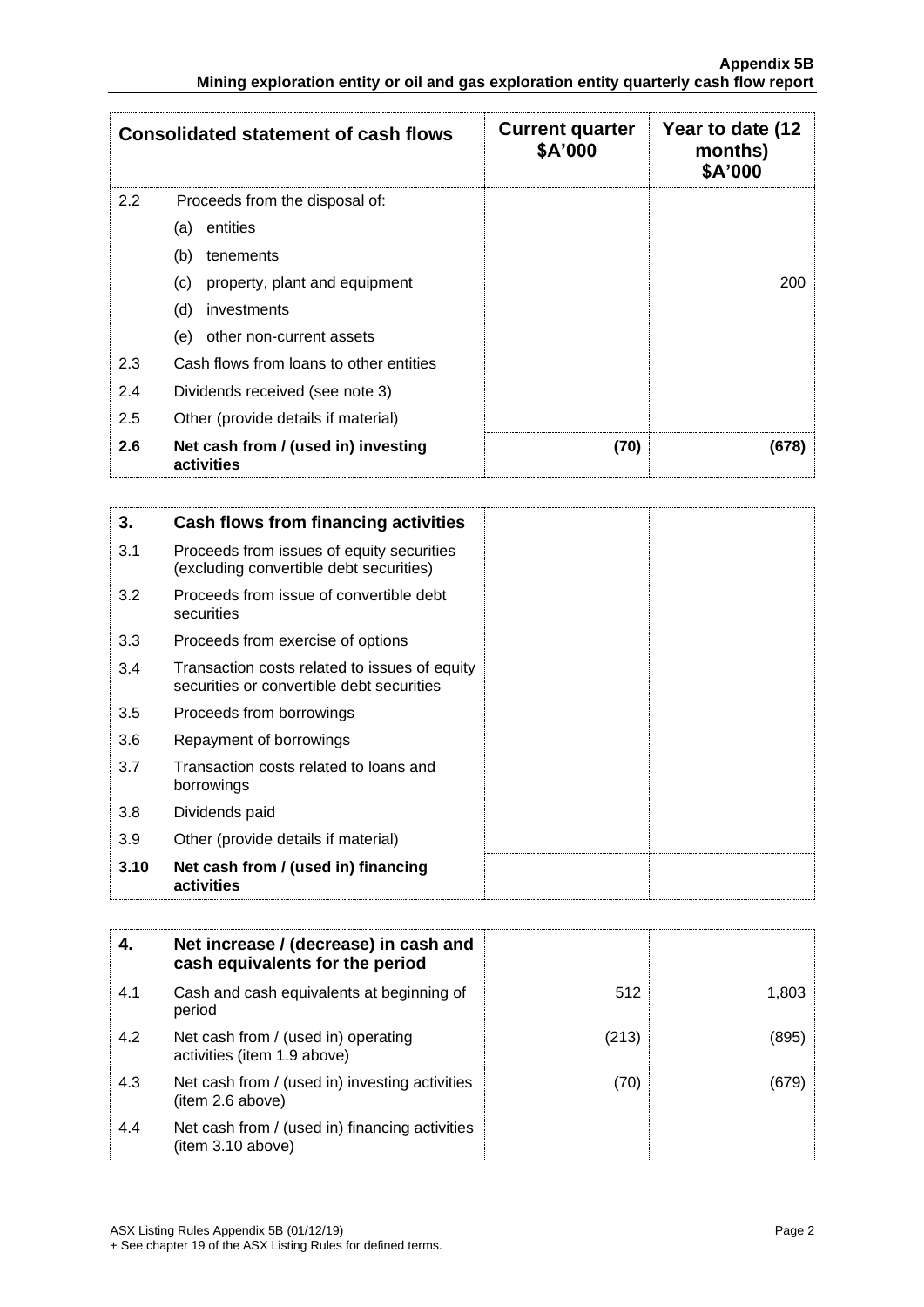|     | <b>Consolidated statement of cash flows</b>          | <b>Current quarter</b><br>\$A'000 | Year to date (12<br>months)<br>\$A'000 |
|-----|------------------------------------------------------|-----------------------------------|----------------------------------------|
| 4.5 | Effect of movement in exchange rates on<br>cash held |                                   |                                        |
| 4.6 | Cash and cash equivalents at end of<br>period        | 229                               | 229                                    |

| 5.  | Reconciliation of cash and cash<br>equivalents<br>at the end of the quarter (as shown in the<br>consolidated statement of cash flows) to the<br>related items in the accounts | <b>Current quarter</b><br>\$A'000 | <b>Previous quarter</b><br>\$A'000 |
|-----|-------------------------------------------------------------------------------------------------------------------------------------------------------------------------------|-----------------------------------|------------------------------------|
| 5.1 | <b>Bank balances</b>                                                                                                                                                          | 199                               | 482                                |
| 5.2 | Call deposits                                                                                                                                                                 | 30                                | 30                                 |
| 5.3 | <b>Bank overdrafts</b>                                                                                                                                                        |                                   |                                    |
| 5.4 | Other (provide details)                                                                                                                                                       |                                   |                                    |
| 5.5 | Cash and cash equivalents at end of<br>quarter (should equal item 4.6 above)                                                                                                  | 229                               | 512                                |

| 6.  | Payments to related parties of the entity and their<br>associates                          | <b>Current quarter</b><br>\$A'000 |
|-----|--------------------------------------------------------------------------------------------|-----------------------------------|
| 6.1 | Aggregate amount of payments to related parties and their<br>associates included in item 1 | 12                                |

6.2 Aggregate amount of payments to related parties and their associates included in item 2

Note: if any amounts are shown in items 6.1 or 6.2, your quarterly activity report must include a description of, and an explanation for, such payments

6.1 \$121,000 comprises of directors' fees \$106,000 and Company Secretary fees to Norther Star (Adrien Wing) \$15,000.

121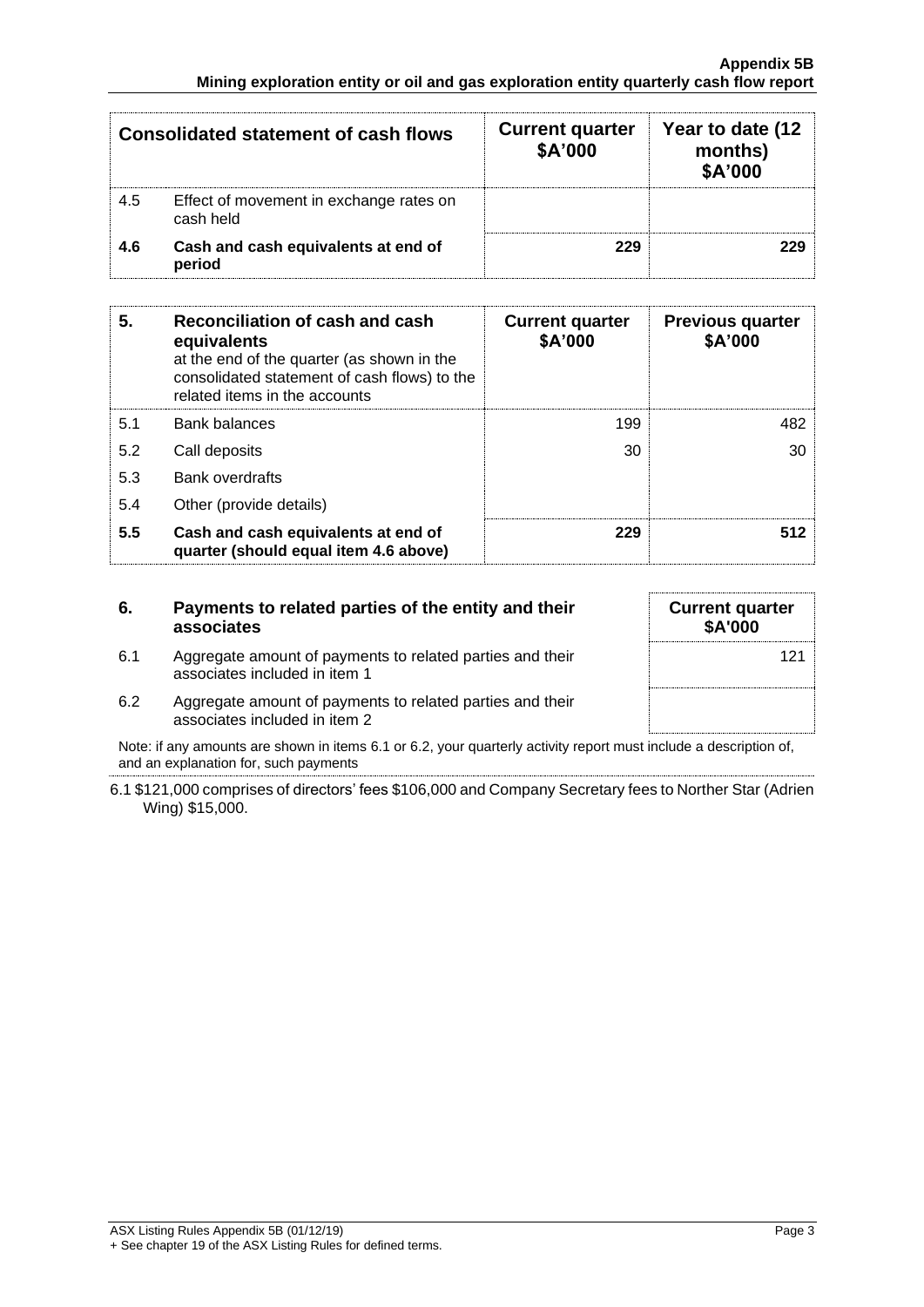| 7.  | <b>Financing facilities</b><br>Note: the term "facility' includes all forms of financing<br>arrangements available to the entity.<br>Add notes as necessary for an understanding of the<br>sources of finance available to the entity.                                                                                                               | <b>Total facility</b><br>amount at quarter<br>end<br>\$A'000 | Amount drawn at<br>quarter end<br>\$A'000 |
|-----|------------------------------------------------------------------------------------------------------------------------------------------------------------------------------------------------------------------------------------------------------------------------------------------------------------------------------------------------------|--------------------------------------------------------------|-------------------------------------------|
| 7.1 | Loan facilities                                                                                                                                                                                                                                                                                                                                      |                                                              |                                           |
| 7.2 | Credit standby arrangements                                                                                                                                                                                                                                                                                                                          |                                                              |                                           |
| 7.3 | Other (please specify)                                                                                                                                                                                                                                                                                                                               |                                                              |                                           |
| 7.4 | <b>Total financing facilities</b>                                                                                                                                                                                                                                                                                                                    |                                                              |                                           |
|     |                                                                                                                                                                                                                                                                                                                                                      |                                                              |                                           |
| 7.5 | Unused financing facilities available at quarter end                                                                                                                                                                                                                                                                                                 |                                                              |                                           |
| 7.6 | Include in the box below a description of each facility above, including the lender, interest<br>rate, maturity date and whether it is secured or unsecured. If any additional financing<br>facilities have been entered into or are proposed to be entered into after quarter end,<br>include a note providing details of those facilities as well. |                                                              |                                           |
|     |                                                                                                                                                                                                                                                                                                                                                      |                                                              |                                           |

| 8.  | Estimated cash available for future operating activities                     | \$A'000 |
|-----|------------------------------------------------------------------------------|---------|
| 8.1 | Net cash from / (used in) operating activities (Item 1.9)                    | (213)   |
| 8.2 | Capitalised exploration & evaluation (Item 2.1(d))                           | (70)    |
| 8.3 | Total relevant outgoings (Item $8.1 +$ Item $8.2$ )                          | (283)   |
| 8.4 | Cash and cash equivalents at quarter end (Item 4.6)                          | 229     |
| 8.5 | Unused finance facilities available at quarter end (Item 7.5)                |         |
| 8.6 | Total available funding (Item $8.4 +$ Item $8.5$ )                           | 229     |
| 8.7 | Estimated quarters of funding available (Item 8.6 divided by<br>Item $8.3$ ) | (1)     |

8.8 If Item 8.7 is less than 2 quarters, please provide answers to the following questions:

1. Does the entity expect that it will continue to have the current level of net operating cash flows for the time being and, if not, why not?

Answer: Yes. 2. Has the entity taken any steps, or does it propose to take any steps, to raise further cash to fund its operations and, if so, what are those steps and how likely does it believe that they will be successful? Answer: The Company will rely on its existing cash resources and other liquid current assets and future capital raising (either debt and/or equity), including its ability to place securities under LR7.1 and LR7.1A to funds its current activities. The Company has a history of raising funds as required and believes further successful fundraising will be able to be completed. 3. Does the entity expect to be able to continue its operations and to meet its business objectives and, if so, on what basis?